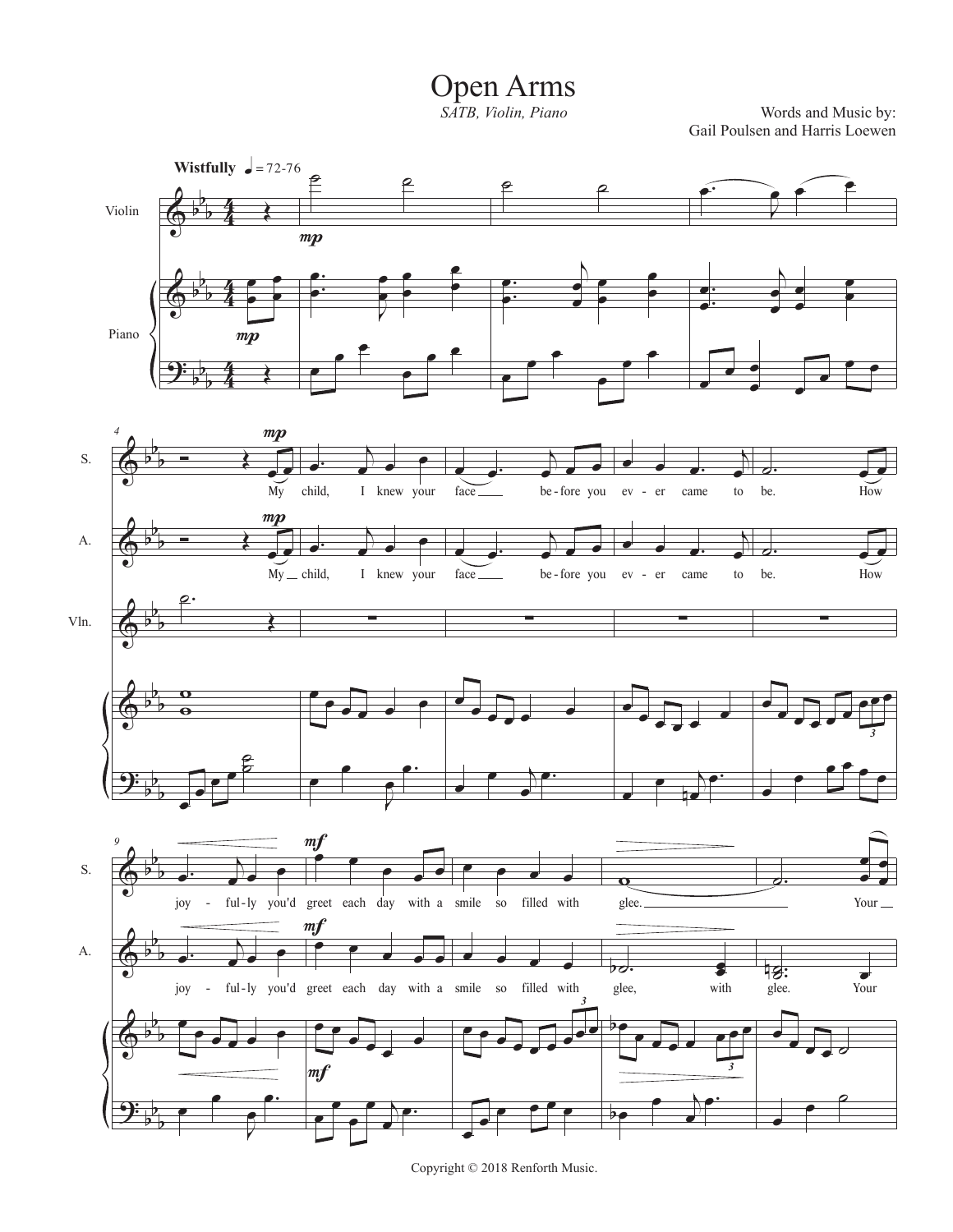

Copyright © 2018 Renforth Music.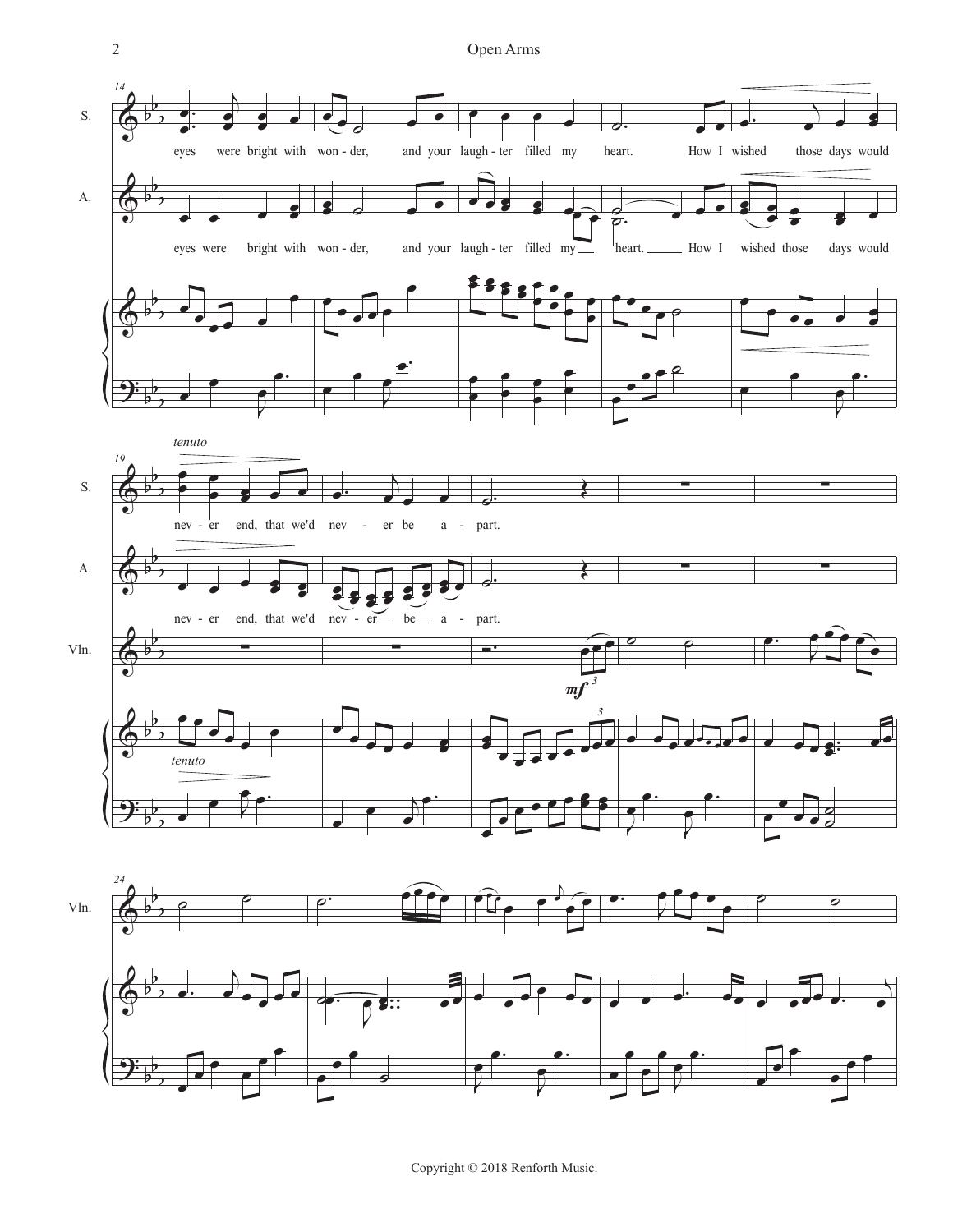

Copyright © 2018 Renforth Music.